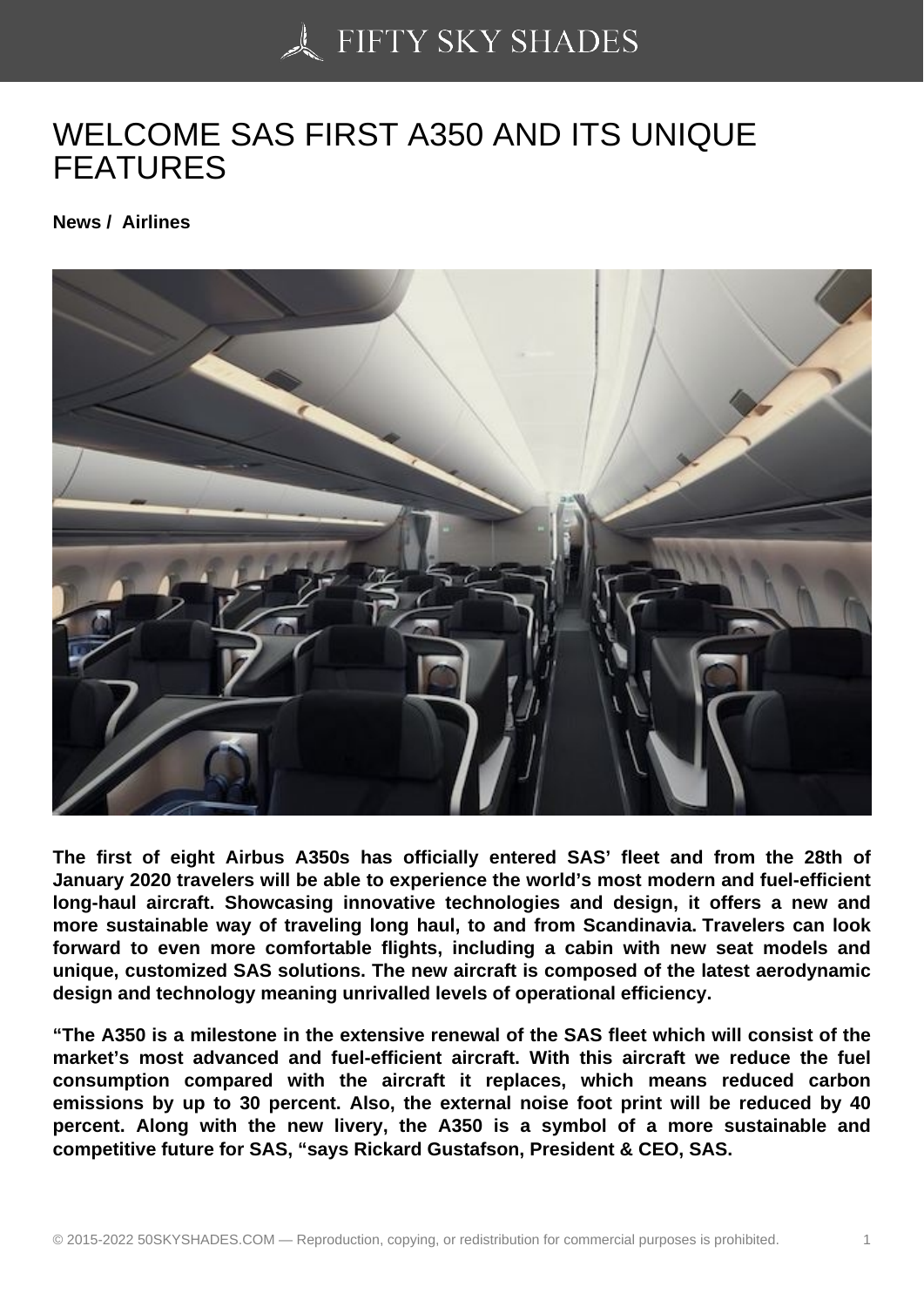

SAS designers and engineers have looked at all elements of the aircraft and designed an interior to match and enhance the high comfort level, while also minimizing weight and thereby reducing carbon emissions. Several of SAS' features are based on important feedback from our customers.

"The aircraft is one of our biggest investments, enabling us to provide an outstanding travel experience. We look forward to welcoming our passengers on board this state-of the-art aircraft," says Rickard Gustafson.

On each flight, a total of 300 travelers and crew can look forward to a cabin environment with the quietest double-aisle cabin, an optimized cabin altitude, with more fresh air, and advanced control of temperature and humidity.

The first A350, Ingegerd Viking, will enter long-haul service on the 28th of January. It will be based at the SAS hub at Copenhagen Airport and will operate on seven routes during the first year, including Chicago, Beijing, New York, Tokyo, Shanghai, Hong Kong and San Francisco.

In total, as a part the modernization of the short and long-haul fleet, SAS will take delivery of new Airbus A320neo (80), Airbus A330 Enhanced (5), Airbus A350 (8), and Airbus A321LR (3) aircraft before the end of 2023.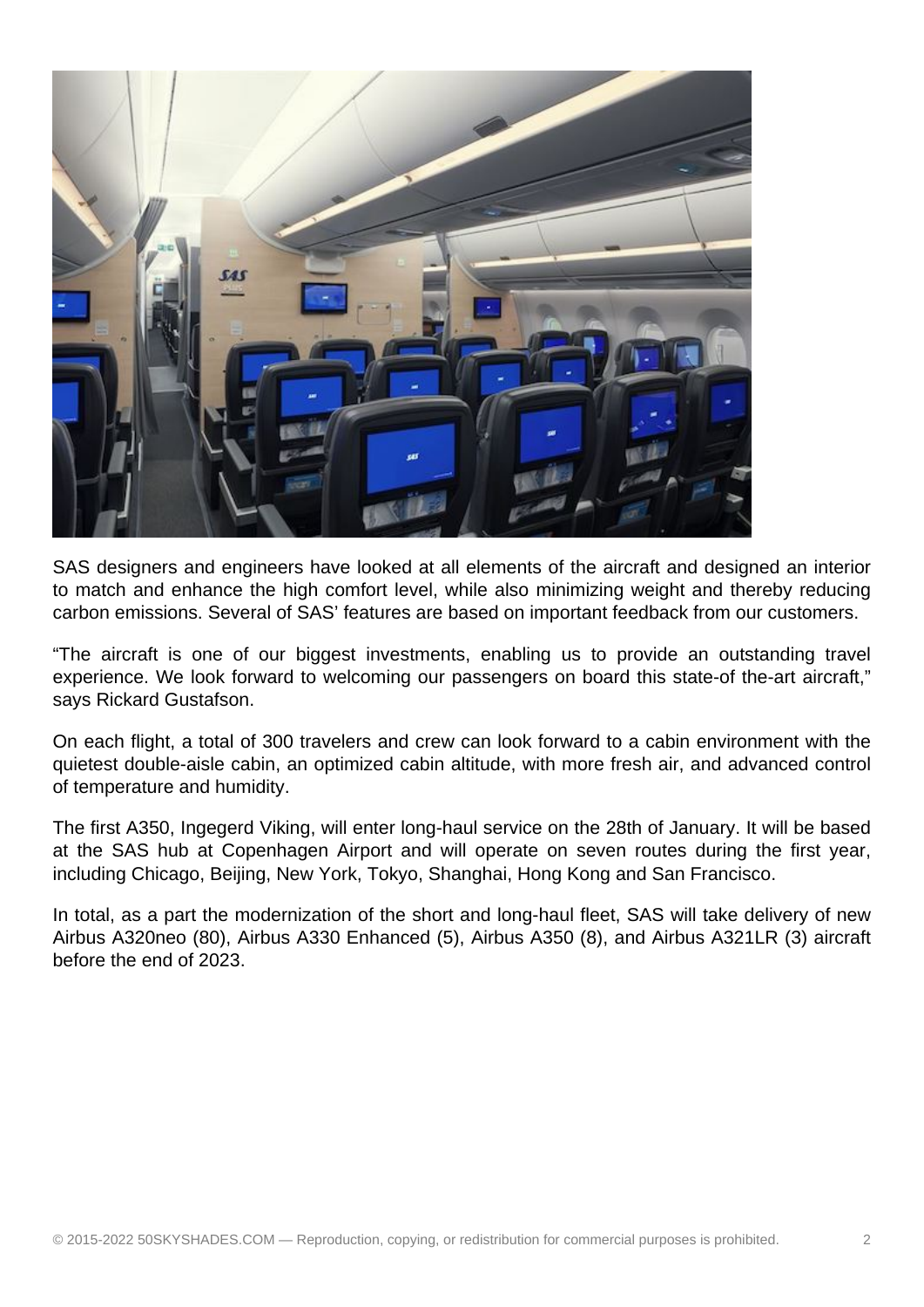

## **SAS A350 Unique features**

The cabin ceiling of the A350 is the highest in the industry, with vertical sidewalls for more shoulder room, and the overhead bins are the largest on the market. The aircraft has a high definition tail camera providing views of the aircraft during the flight at every seat-back screen.

**SAS Business**. 40 seats featuring an in-flight entertainment screen 18,5" with higher resolution, PC-power and high-power USB, better articulation of the seat, separate control for backrest recline, a new bi-fold tray table including a personal device holder and more durable seat padding. The business class beds measure a minimum of 196cm, with some even longer, and SAS has installed a durable threshold that also can give a light foot massage.

SAS has developed a new welcoming area at the entrance door where travelers are greeted in a stylish area, featuring inlaid lights and other unique design features. During the flight, this area will serve as a refreshment bar for SAS Business travelers.

**SAS Plus**. 32 seats of a brand-new type to SAS. They include a leg rest with a foot support feature, 13.3" high-resolution IFE screens, PC-power and high-power USB and a cabin divider distinctly separating the cabin from the rest of the plane. Travelers in SAS Plus and SAS Go can enjoy a special snack shop designed to encourage passengers to take a walk to boost health onboard.

**SAS Go**. 228 seats with 11.6" IFE screens with high resolution, high-power USB, a bi-fold meal table and a water bottle holder. The plane also features a "cross-aisle" passageway midway through SAS Go, for the benefit of passengers and crew.